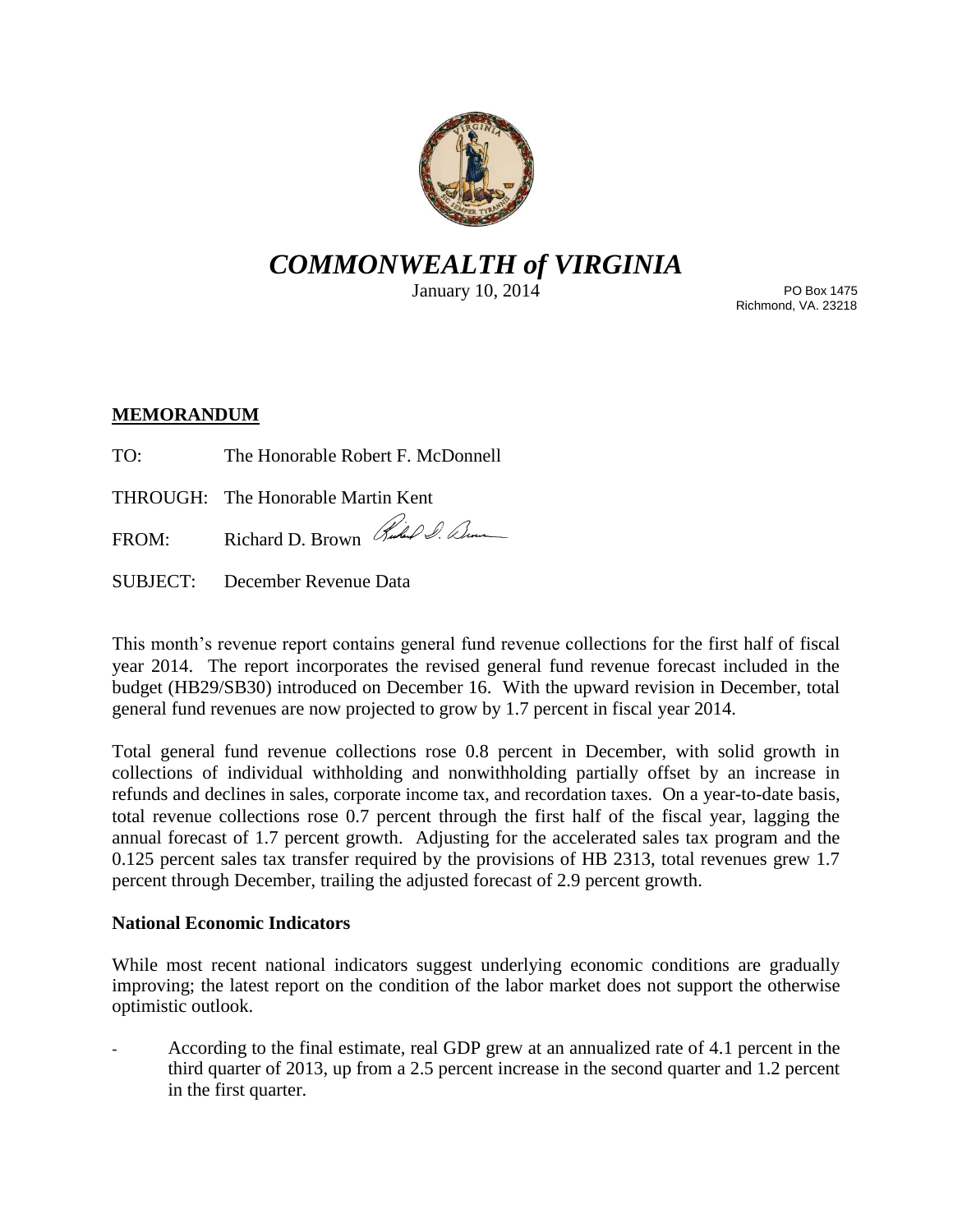- After four months of solid job gains averaging 213,000 per month, the labor market stalled in December. Payroll employment rose by only 74,000 jobs, far below consensus expectations of 197,000. The weakness was broad-based, however, severe winter weather explains some of the anomalous report as 314,000 did not go to work, the highest number for December in decades. In a separate report, the unemployment rate fell from 7.0 percent to a post-recession low of 6.7 percent as workers left the labor force.
- Initial claims for unemployment fell by 15,000 to 330,000 during the week ending January 4. The four-week moving average fell by 9,750 to 349,000.
- The Conference Board's index of leading indicators rose 0.8 percent in November after increasing 0.1 percent in October, its fifth consecutive monthly gain. The behavior of the leading indicator is consistent with continued economic growth.
- The Conference Board's index of consumer confidence rose from 72.0 to 78.1 in December. Although both components contributed positively to the index, the expectations component drove the increase.
- Activity in the manufacturing sector slipped in December, with the Institute of Supply Management index falling from 57.3 to 57.0. Following six consecutive months of increases, December's decline was much smaller than expected.
- Inflation remains contained. The CPI was unchanged in November, and stands 1.2 percent above November 2012. Core inflation (excluding food and energy prices) rose 0.2 percent in November, and has increased 1.7 percent from November 2012.
- The Federal Reserve announced at its December meeting that it will keep the federal funds target rate at 0.0 to 0.25 percent, and will begin winding down its quantitative easing program this month.

## **Virginia Economy**

In Virginia, payroll employment rose 0.7 percent in November from November 2012. Northern Virginia posted job growth of 0.8 percent; Hampton Roads rose 1.4 percent; and Richmond-Petersburg rose 1.5 percent. The seasonally adjusted unemployment rate in the Commonwealth fell 0.2 percentage point to 5.4 percent in November and is 0.3 percentage point below a year ago.

The Virginia Leading Index rose 0.4 percent in November after decreasing 0.4 percent in October. The U.S. leading index, auto registrations, building permits, and initial claims improved in November, while future employment was little changed. The Leading Indexes increased in nine of the eleven metro areas, while the indexes for Hampton Roads and Roanoke contracted.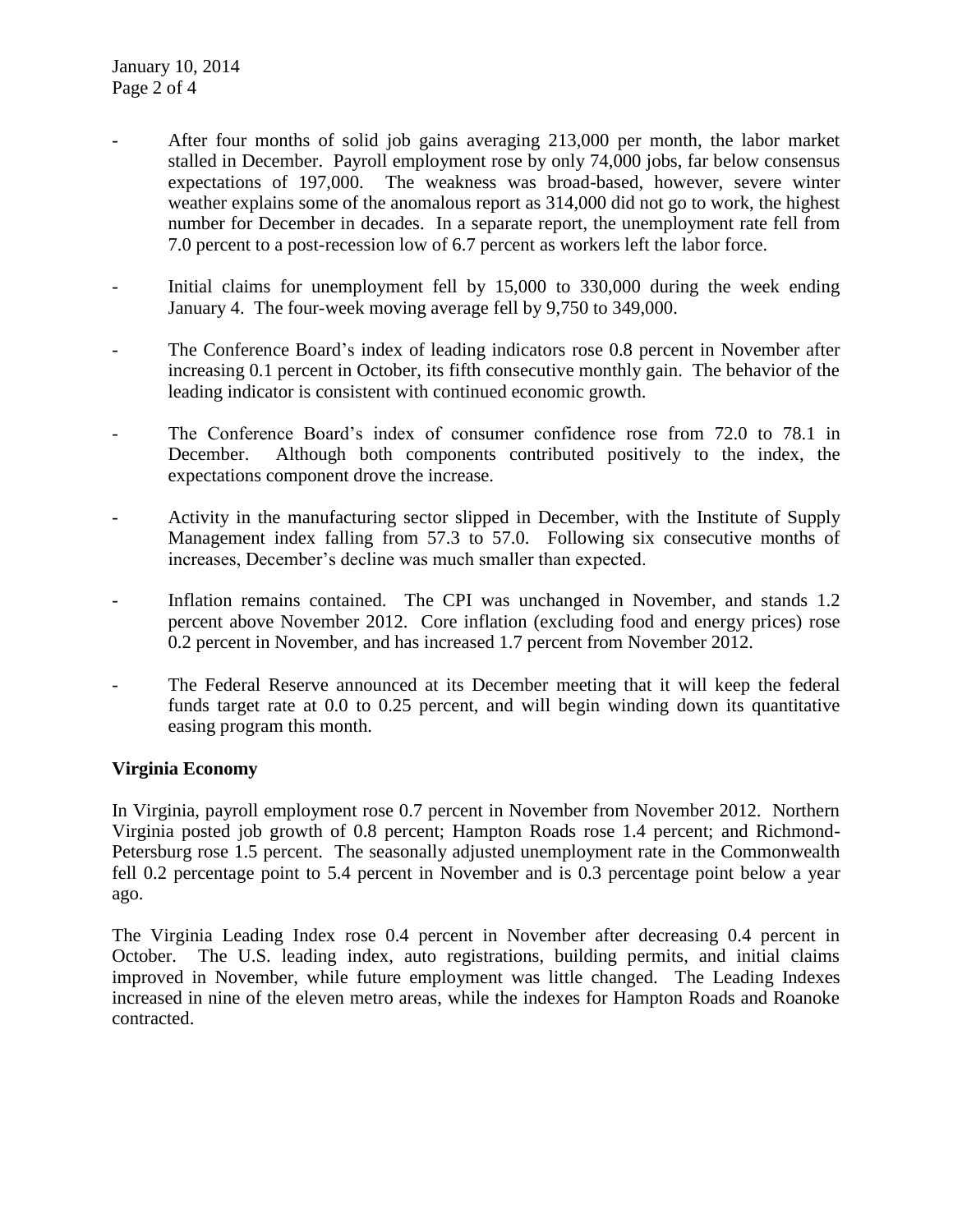January 10, 2014 Page 3 of 4

## **December Revenue Collections**

Total general fund revenue collections rose 0.8 percent in December, with solid growth in collections of individual withholding and nonwithholding offset by an increase in refunds and declines in sales, corporate income tax, and recordation taxes. On a year-to-date basis, total revenue collections rose 0.7 percent through the first half of the fiscal year, lagging the annual forecast of 1.7 percent growth.

*Net Individual Income Tax (69% of general fund revenues)*: Through December, collections of net individual income tax rose 3.2 percent from the same period last year, behind the annual estimate of 3.7 percent growth. Performance in each component of individual income tax is as follows:

*Individual Income Tax Withholding (62% of general fund revenues)*: Collections of payroll withholding taxes rose 3.1 percent in December. Year-to-date, withholding collections rose 3.4 percent compared with the same period last year, close to the projected annual growth rate of 3.3 percent.

*Individual Income Tax Nonwithholding (18% of general fund revenues)*: Collections in this source were \$113.5 million in December, compared with \$76.2 million in December of last year. Year-to-date collections through the first half of the fiscal year rose by 12.4 percent, well ahead of the annual estimate of a 6.3 percent increase.

December and January are significant months for collections in this source, and receipts can be distorted by the timing of payments. Taxpayers have until January 15 to submit their fourth estimated payment for tax year 2013 and some of these payments are received in December. A clearer assessment of growth will be possible at the end of January, when all quarterly payments have been received.

*Individual Income Tax Refunds*: December is not a significant month for refund activity, as it concludes tax year 2012 refund processing. Through December, TAX has issued \$275.5 million in individual refunds compared with the first half estimate of \$270.7 million.

*Sales Tax (18% of general fund revenues)*: Collections of sales and use taxes, reflecting November sales, fell 4.3 percent in December. On a year-to-date basis, collections have fallen 2.9 percent through December, ahead of the annual estimate of a 4.4 percent decline. Adjusting for the partial repeal of the accelerated sales tax program and the 0.125 percent sales tax transfer as set forth in HB 2313, sales tax collections have risen by 2.3 percent year-to-date, ahead of the economic-base forecast of 1.6 percent growth.

*Corporate Income Tax (5% of general fund revenues)*: December is a significant month in corporate income tax collections as quarterly estimated payments are due for most corporations. Collections of corporate income tax were \$135.4 million in December, compared with \$175.1 million a year ago, a 22.7 percent decline. Year-to-date collections in this source have fallen 17.2 percent from the same period last year, trailing the estimate of 0.4 percent growth. Gross